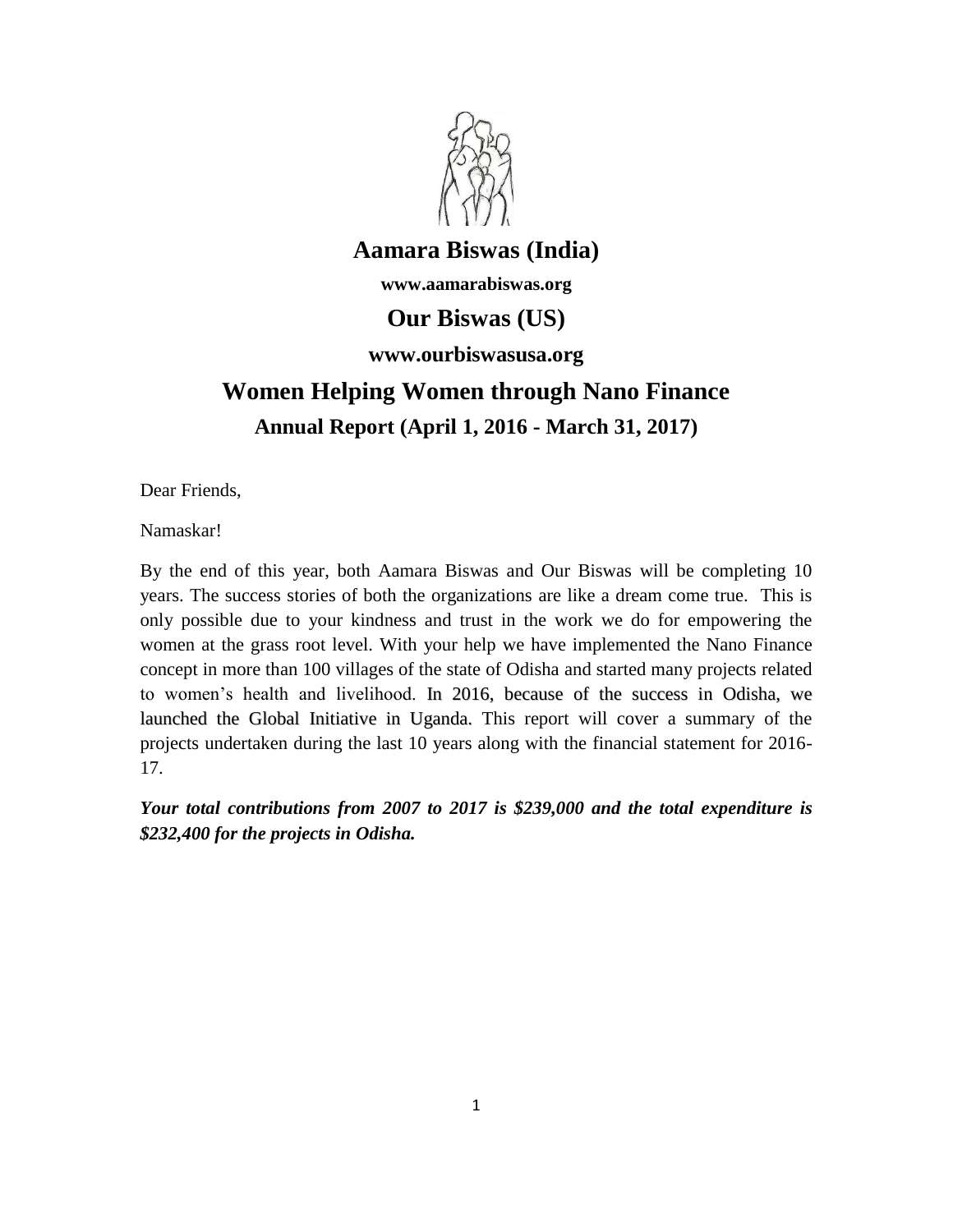# **A. Financial Statement (April 1, 2016 to March 31, 2017)**

The following amount was directly transferred from Our Biswas account (US) to Aamara Biswas account (Odisha, India). \***An amount of \$5,876.86 is included, this amount was raised through a GoFundMe campaign for the Sanitary Napkin project.**

| Date               | Transfer       | Received    |
|--------------------|----------------|-------------|
| April 24, 2016     | \$2,250.00     | \$2,243.00  |
| June 30, 2016      | 425.00 (Check) | 425.00<br>S |
| *December 14, 2016 | \$25,600.00    | \$25,588.00 |
| Total              | \$28,275.00    | \$28,256.00 |

Details of the Expenditure

| 1. Nano Finance                                                | \$6,820.00   |
|----------------------------------------------------------------|--------------|
| 2. AB Center                                                   | \$10,000.00  |
| 3. Sanitary Napkin Unit                                        | \$4,200.00   |
| 4. Salaries (six months)                                       | \$1,400.00   |
| 5. New Training Center                                         | \$<br>325.00 |
| 6. Travel, Office supplies,<br>Auditor's fees, and<br>Printing | \$<br>800.00 |
| <b>Total Expenditure</b>                                       | \$23,545.00  |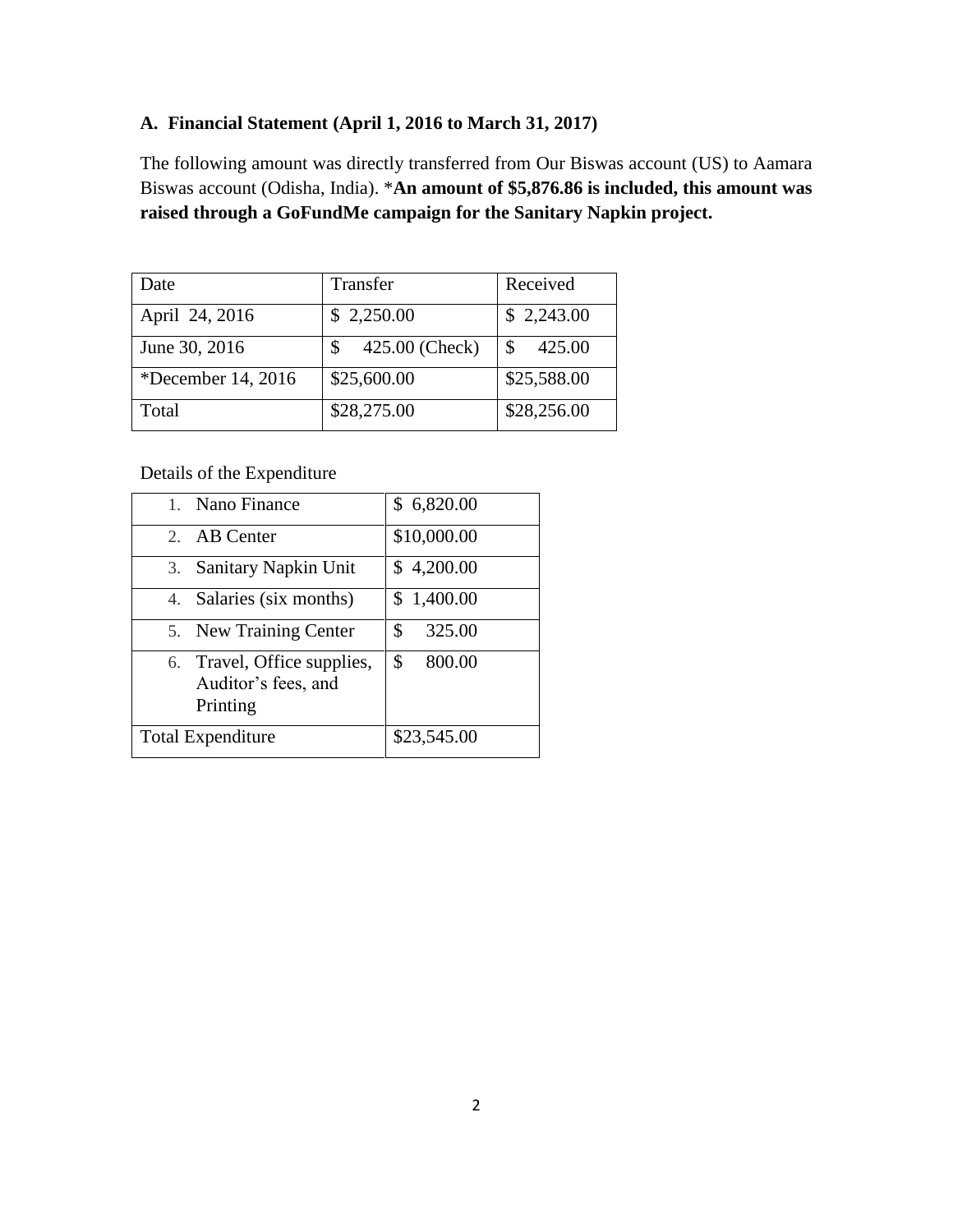## **B. Projects**

# **Nano Finance Project (\$76,000)**

Aamara Biswas (AB) helps women by giving \$25 or less interest free financial assistance through Nano Finance (NF) project. Through the NF project, the women learn how to help themselves, help each other, and work with trust to assist other women who are in distress. The uniqueness of this concept is to use the money they return to give assistance to other women. *Your \$76,000 contribution in ten years has been multiplied to \$230,000 with time by recirculating the returned amount by the women. This has provided financial assistance to more than 15,000 women of the state of Odisha.* 

AB faces problem when the coordinators and collaborators don't communicate or give the status of the project to AB. Though the women really need such assistance and return their loans regularly, AB can't continue the project without proper communication. As a result, we discontinued five such areas (Bhadrak, Nuapada, Baragarh, Keonjhar, and Puri) after recirculating the returned amount a few times and continuing the project for a few years.

# **Training Centers (4) (\$15,000)**

All the training centers are located in the interior villages of Odisha. They have provided livelihood to many girls and women. The Kiakata training centers (2012-14) was closed after three years due to lack of students. There was a demand to move the center to another village, but it was difficult for Aamara Biswas to move the center from one village to another. Balikuda (2012), Purusottampur (2010), and Noliasahi (2016) training centers are very active and provide training and livelihood to more than 500 women and girls from the surrounding villages. Currently, all the training centers are self sustained.

#### **Sanitary Napkin Unit (\$14,700)**

It is a very difficult and challenging project to sustain in a short time period. At the same time, it is a very important project to support the women's health. It is encouraging to see how, in just one year, the women of the village have become aware of the importance of using disposable sanitary napkins. Once they use it, they don't want to go back to the old style. However, the price of the pads must be affordable. In 2016, we raised enough money through **GoFundMe** campaign and some personal donations for buying a machine to make pads with wings and for buying raw materials. We have kept some funds in the bank for buying raw materials for the next year.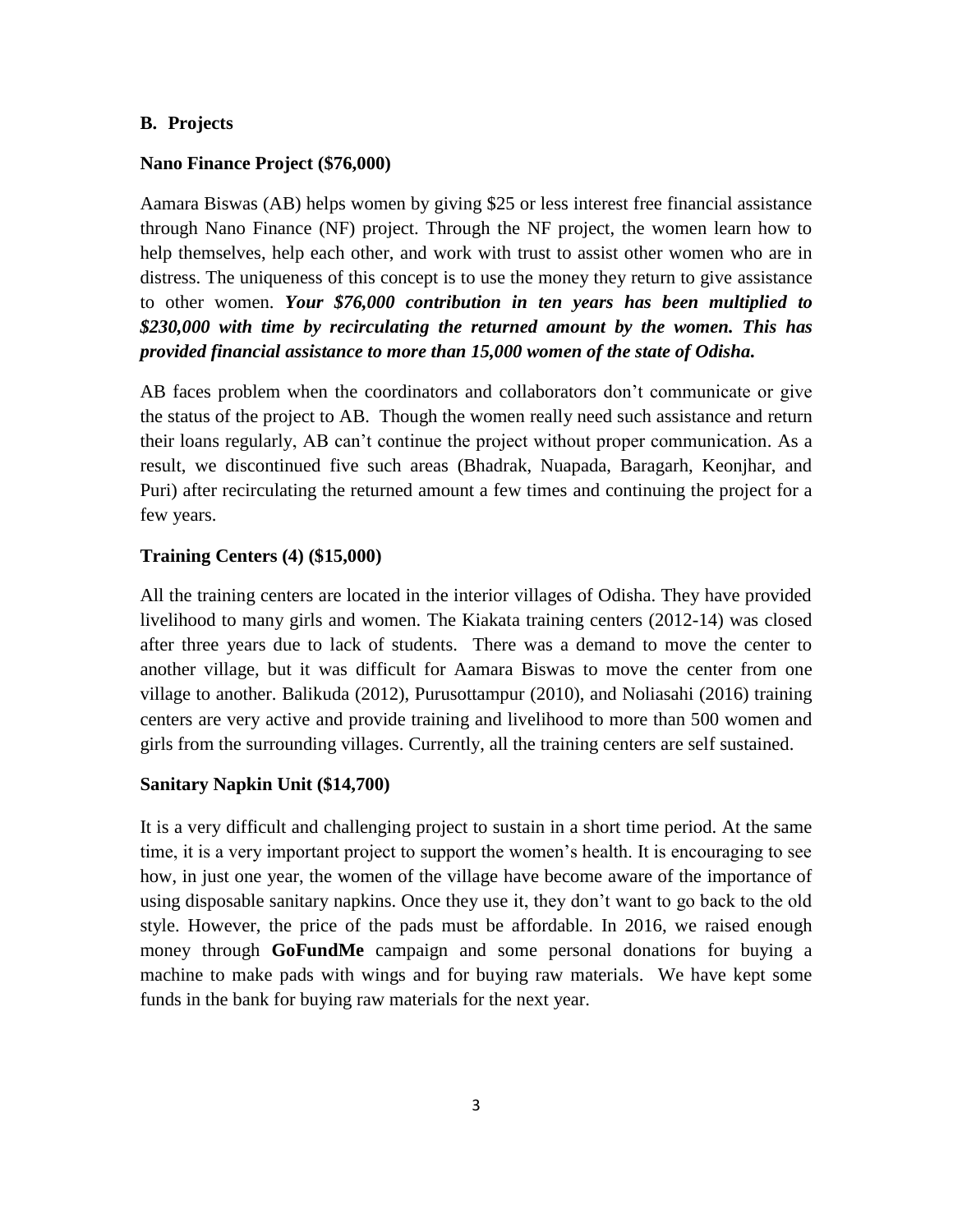## **Aamara Biswas Center (\$35,400)**

The construction of the AB Center was possible only due to your financial support. Last year, several donors specifically donated towards buying the land and building a Center. The center is situated in an interior village of Jagatsingpur district of Eastern Odisha. It is a 1200 square feet, one-story building with a veranda that adds an extra 600 square feet working area for the future. The women take pride and feel that the Center belongs to them. In the beginning of May 2016, the Jagatsingpur Training/Production unit and Sanitary Napkin unit moved to the Center from their rental places. The rental money saved is currently being used for another training center in the Fishermen's villages and for running the Sanitary Napkin Unit.

# **Water Filter Project (\$10,000)**

Aamara Biswas started this project in 2010. In the beginning women bought the filters under the NF scheme. There has been a significant reduction in waterborne diseases by using the water filters. Though the women understand the benefit of these filters, still they prefer to spend money towards building a livelihood rather than buying the filters. Getting them to return this loan was difficult and took more than a year. Most of the women returned their loan after multiple visits to their homes. AB decided not to give the filters under the NF scheme; instead, the women have to just buy them. In total about 1600 filters have been sold.

## **Management and Overhead Expenses (\$23,300)**

This includes salaries for the coordinators, travel, workshop, auditor's fees, printing, office supplies and miscellaneous expenses.

#### **Fixed Deposits (\$42,000)**

This amount is kept as a fixed deposit in the bank for the future sustainability of the organization. Currently, the accrued interest covers administrative costs and the salaries of the coordinators for six months. The goal is to increase the amount, so that in future the administrative expenses and the salaries will be covered completely by the accrued interest.

# **Solar Lantern Project (\$16,000)**

The women purchased the lanterns from AB by paying a part of the cost and take an interest free loan to pay the rest under the Nano Finance scheme, which they had to pay back in a year or less. The lanterns were given mostly in interior villages of Sambalpur, Keonjhar, and Jagatsinghpur districts. This proved to be a difficult project to monitor. We made partial collection and the collected amount was recirculated to buy more lanterns. We discontinued the project in 2009.